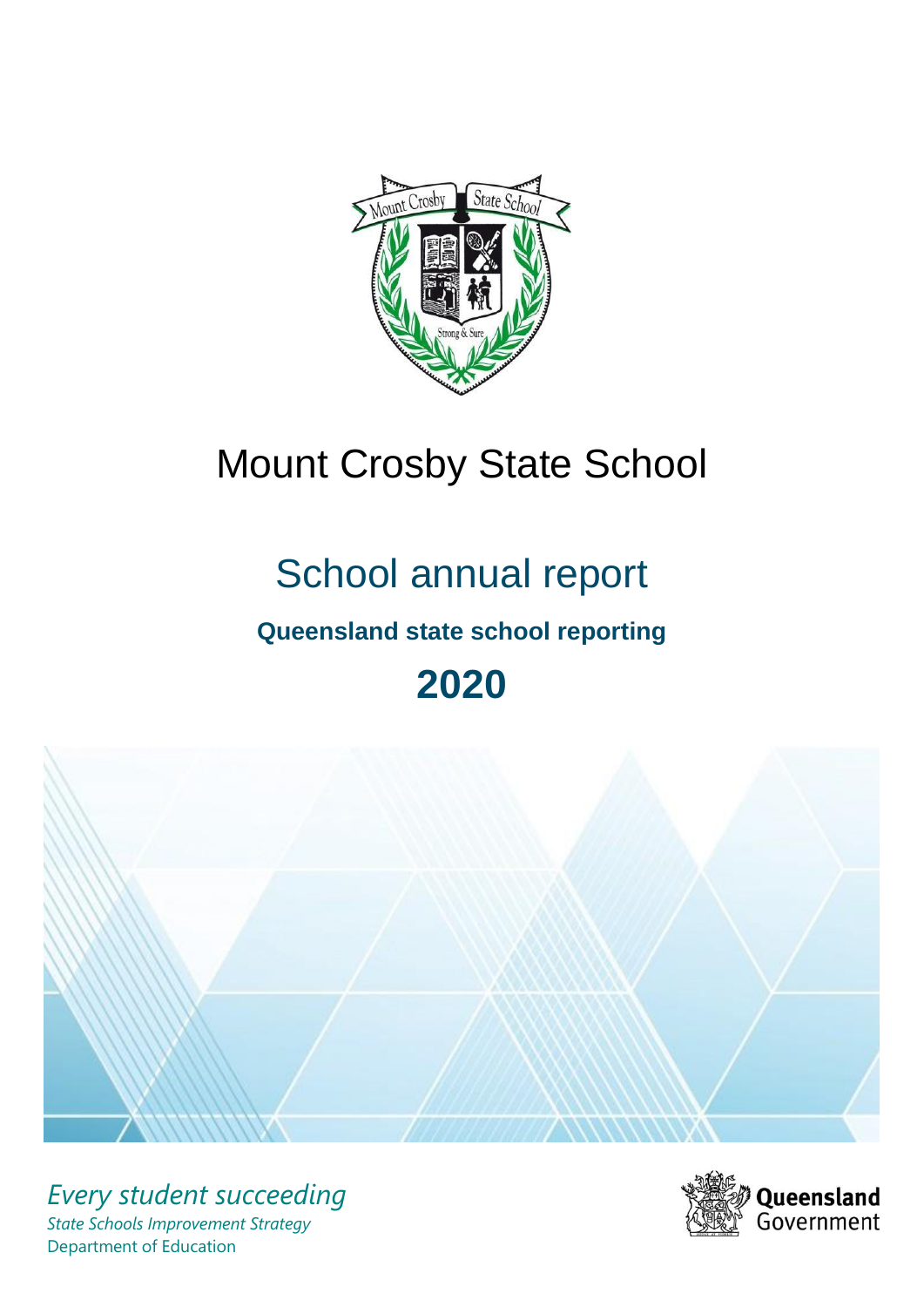**OFFICIAL – Public** Published as information source only. Public information used to create this report may not appear in this format in the public domain Please refer to disclaimer information.

#### **Contact details**

| <b>Postal Address</b> | Mount Crosby Road Karana Downs 4306 |
|-----------------------|-------------------------------------|
| <b>Phone</b>          | (07) 3813 2222                      |
| Fax                   | (07) 3813 2200                      |
| Email                 | principal@mtcrosbyss.eq.edu.au      |
| Website               | https://mtcrosbyss.eq.edu.au        |

#### **Disclaimer**

The materials presented in this report are distributed by the Department of Education (the department) as an information source only. The information and data in this report is subject to change without notice.

The department makes no statements, representations, or warranties about the accuracy or completeness of, and you should not rely on, any information contained in this

report.<br>The department disclaim all responsibility and all liability (including without limitation, liability in negligence) for all expenses, losses, damages and costs you might incur as a<br>result of the information in thi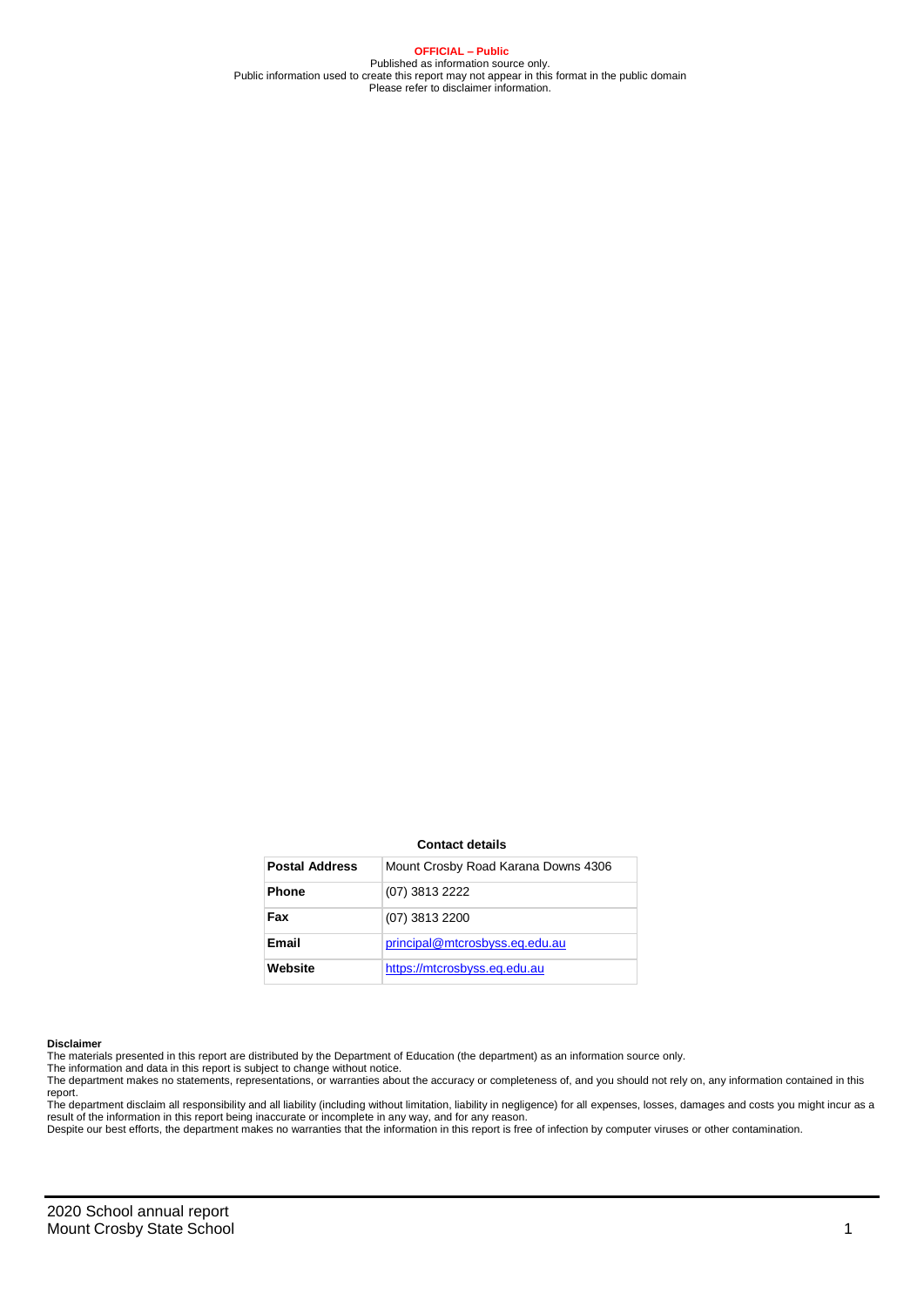| School context                     |                                                                                                                                                                                         |
|------------------------------------|-----------------------------------------------------------------------------------------------------------------------------------------------------------------------------------------|
| <b>Coeducational or single sex</b> | Coeducational                                                                                                                                                                           |
| <b>Independent Public School</b>   | No                                                                                                                                                                                      |
| Year levels offered in 2020        | Prep Year - Year 6                                                                                                                                                                      |
| <b>Webpages</b>                    | Additional information about Queensland state schools is located on the:<br>My School website<br>Queensland Government data website<br>Queensland Government schools directory website. |

# **Characteristics of the student body**

### **Student enrolments**

#### **Table 1: Student enrolments by year level**

|                   |      | <b>February</b> |      |      | <b>August</b> |      |
|-------------------|------|-----------------|------|------|---------------|------|
| <b>Year Level</b> | 2018 | 2019            | 2020 | 2018 | 2019          | 2020 |
| <b>Prep Year</b>  | 88   | 91              | 86   | 87   | 88            | 83   |
| Year 1            | 95   | 87              | 86   | 94   | 87            | 86   |
| Year <sub>2</sub> | 95   | 94              | 85   | 92   | 94            | 88   |
| Year <sub>3</sub> | 109  | 93              | 95   | 108  | 93            | 98   |
| Year 4            | 90   | 107             | 94   | 89   | 106           | 92   |
| Year 5            | 93   | 90              | 103  | 87   | 88            | 99   |
| Year <sub>6</sub> | 108  | 79              | 92   | 104  | 81            | 91   |
| <b>Total</b>      | 678  | 641             | 641  | 661  | 637           | 637  |

Notes

1. Student counts include headcount of all full- and part-time students at the school.

## **Average class sizes**

#### **Table 2: Average class size information for each phase of schooling**

| <b>Year Levels</b> | 2018 | 2019 | 2020 |
|--------------------|------|------|------|
| Prep – Year 3      | 23   | 23   | 22   |
| Year 4 – Year 6    | 26   | 28   | 24   |

Notes

1. Classes are measured against the target of 25 students per teacher in Prep to Year 3 and Years 11 to 12, and target of 28 students per teacher in Years 4 to 10. Where composite classes exist across cohorts (e.g. Year 3/4) the class size targets would be the lower cohort target.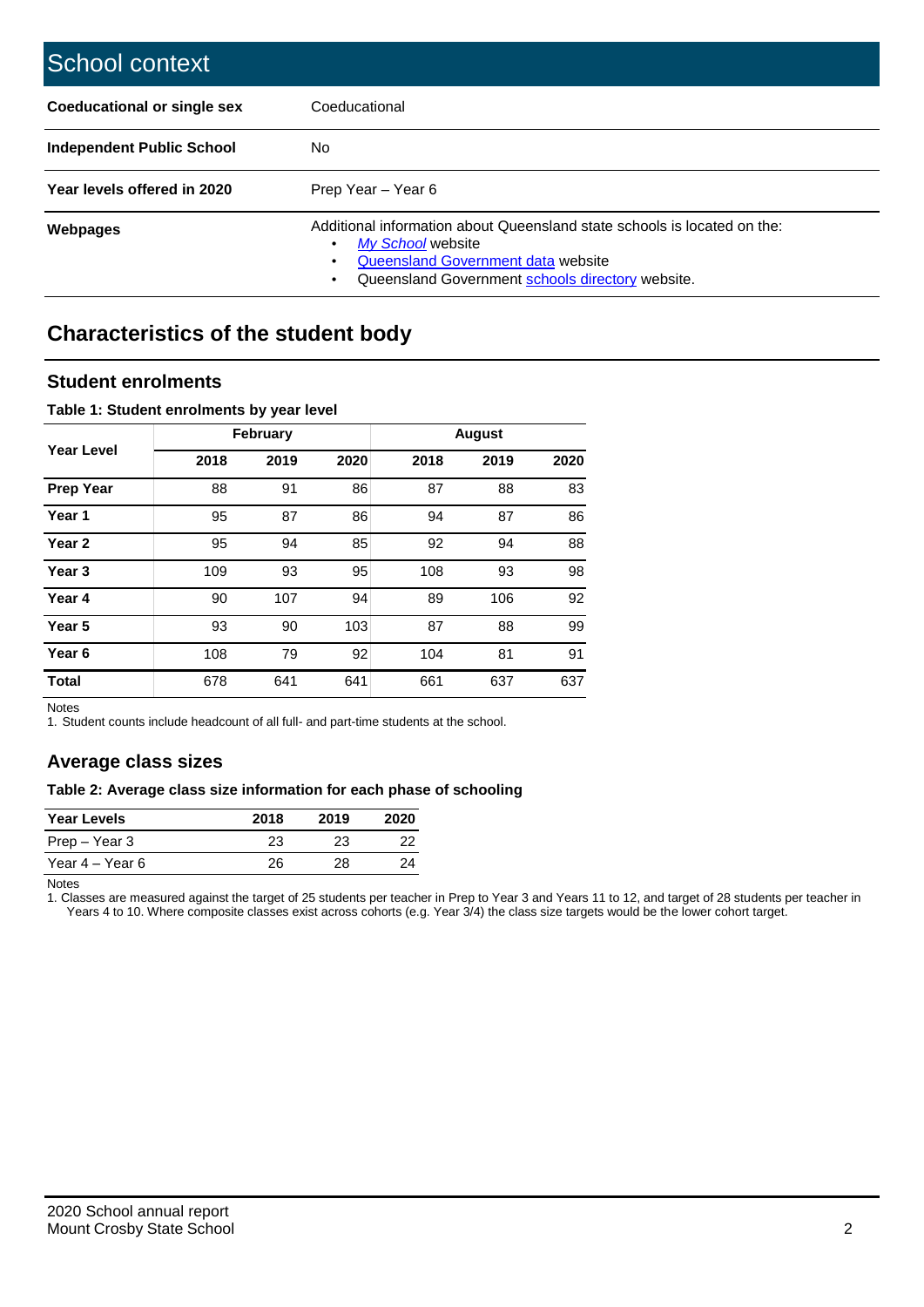## **Parent, student and staff satisfaction**

Tables 3–5 show selected items from the Parent/Caregiver, Student and Staff School Opinion Surveys. In response to the COVID-19 pandemic, the annual school opinion surveys of students, teachers and staff were not administered in 2020.

For state level information go to the *[School Opinion Survey](https://qed.qld.gov.au/publications/reports/statistics/schooling/schools/schoolopinionsurvey)* [webpage.](https://qed.qld.gov.au/publications/reports/statistics/schooling/schools/schoolopinionsurvey)

#### **Table 3: Parent/Caregiver Survey**

| Percentage of parents/caregivers who agree <sup>1</sup> that:                                               | 2018   | 2019   | 2020 |
|-------------------------------------------------------------------------------------------------------------|--------|--------|------|
| My child is getting a good education at this school.                                                        | 97.3%  | 98.4%  |      |
| This is a good school.                                                                                      | 95.9%  | 98.4%  |      |
| My child likes being at this school. <sup>2</sup>                                                           | 95.9%  | 100.0% |      |
| My child feels safe at this school. <sup>2</sup>                                                            | 97.3%  | 98.4%  |      |
| My child's learning needs are being met at this school. <sup>2</sup>                                        | 91.9%  | 96.8%  |      |
| My child is making good progress at this school. <sup>2</sup>                                               | 91.9%  | 96.8%  |      |
| Teachers at this school expect my child to do his or her best. <sup>2</sup>                                 | 100.0% | 100.0% |      |
| Teachers at this school provide my child with useful feedback about his or her school<br>work. <sup>2</sup> | 94.5%  | 95.2%  |      |
| Teachers at this school motivate my child to learn. <sup>2</sup>                                            | 97.3%  | 95.2%  |      |
| Teachers at this school treat students fairly. <sup>2</sup>                                                 | 91.0%  | 96.7%  |      |
| I can talk to my child's teachers about my concerns. <sup>2</sup>                                           | 97.3%  | 98.4%  |      |
| This school works with me to support my child's learning. <sup>2</sup>                                      | 93.2%  | 96.8%  |      |
| This school takes parents' opinions seriously. <sup>2</sup>                                                 | 82.9%  | 94.7%  |      |
| Student behaviour is well managed at this school. <sup>2</sup>                                              | 81.1%  | 95.1%  |      |
| This school looks for ways to improve. <sup>2</sup>                                                         | 94.2%  | 94.9%  |      |
| This school is well maintained. <sup>2</sup>                                                                | 100.0% | 98.4%  |      |

Notes

1. *Agree* represents the percentage of respondents who Somewhat Agree, Agree or Strongly Agree with the statement.

2. Nationally agreed parents/caregiver items.

3. DW = Data withheld to ensure confidentiality.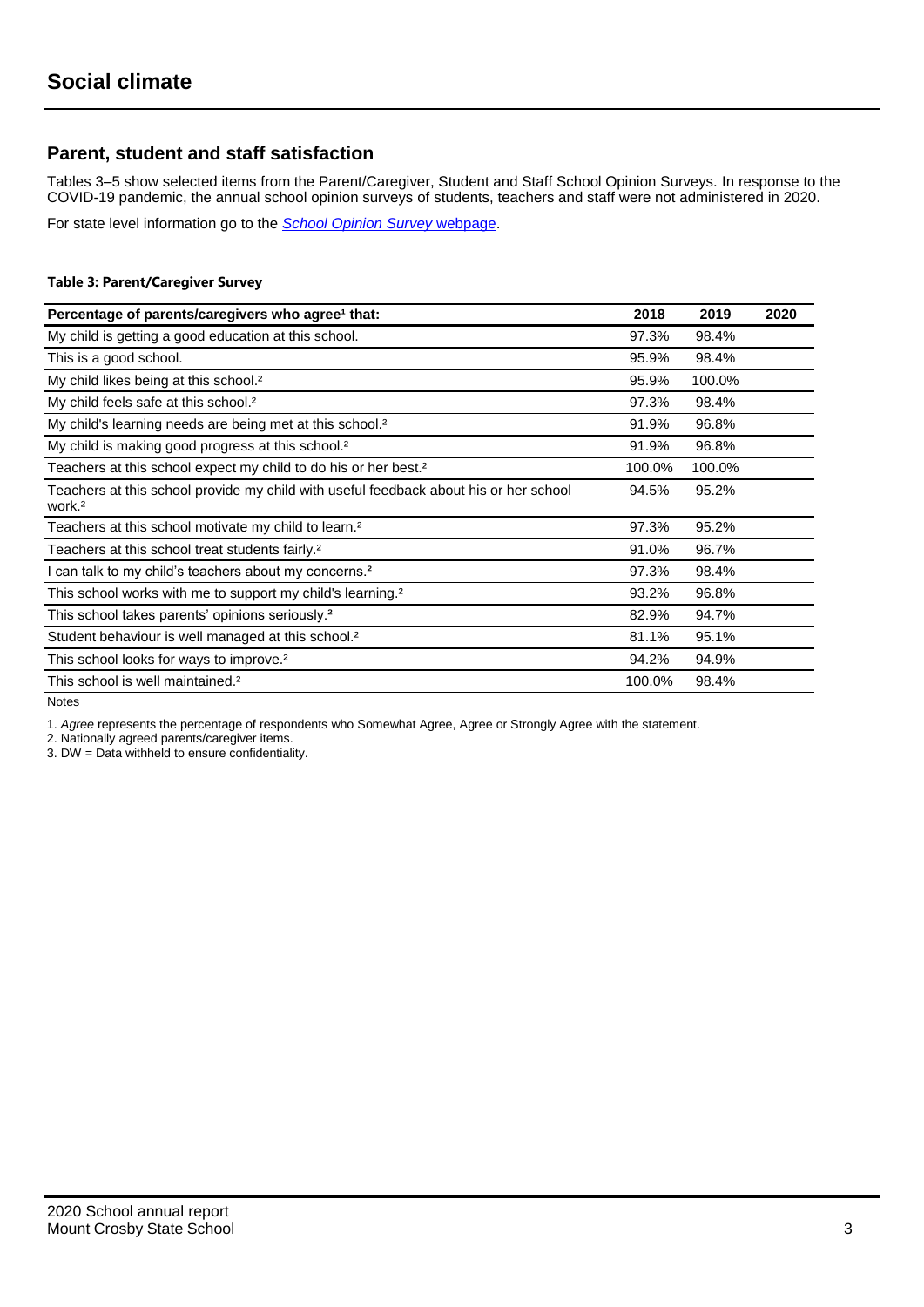#### **Table 4: Student Survey**

| Percentage of students who agree <sup>1</sup> that:                            | 2018  | 2019  | 2020 |
|--------------------------------------------------------------------------------|-------|-------|------|
| am getting a good education at my school.                                      | 99.2% | 96.6% |      |
| I like being at my school. <sup>2</sup>                                        | 93.2% | 91.7% |      |
| I feel safe at my school. <sup>2</sup>                                         | 98.3% | 90.1% |      |
| My teachers motivate me to learn. <sup>2</sup>                                 | 99.2% | 94.2% |      |
| My teachers expect me to do my best. <sup>2</sup>                              | 98.3% | 99.2% |      |
| My teachers provide me with useful feedback about my school work. <sup>2</sup> | 98.3% | 96.7% |      |
| Teachers at my school treat students fairly. <sup>2</sup>                      | 94.9% | 92.6% |      |
| can talk to my teachers about my concerns. <sup>2</sup>                        | 95.8% | 86.4% |      |
| My school takes students' opinions seriously. <sup>2</sup>                     | 92.4% | 93.2% |      |
| Student behaviour is well managed at my school. <sup>2</sup>                   | 95.8% | 84.0% |      |
| My school looks for ways to improve. <sup>2</sup>                              | 98.3% | 95.8% |      |
| My school is well maintained. <sup>2</sup>                                     | 98.3% | 94.2% |      |
| My school gives me opportunities to do interesting things. <sup>2</sup>        | 97.5% | 97.5% |      |

Notes

1. *Agree* represents the percentage of respondents who Somewhat Agree, Agree or Strongly Agree with the statement.

2. Nationally agreed student items.

3. DW = Data withheld to ensure confidentiality.

#### **Table 5: Staff Survey**

| Percentage of staff who agree <sup>1</sup> that:                                                            | 2018   | 2019   | 2020 |
|-------------------------------------------------------------------------------------------------------------|--------|--------|------|
| I enjoy working at this school.                                                                             | 97.7%  | 97.7%  |      |
| I feel this school is a safe place in which to work.                                                        | 100.0% | 97.7%  |      |
| I receive useful feedback about my work at this school.                                                     | 95.3%  | 83.3%  |      |
| I feel confident embedding Aboriginal and Torres Strait Islander perspectives across the<br>learning areas. | 96.0%  | 100.0% |      |
| Students are treated fairly at this school.                                                                 | 100.0% | 97.6%  |      |
| Student behaviour is well managed at this school.                                                           | 100.0% | 78.6%  |      |
| Staff are well supported at this school.                                                                    | 95.3%  | 83.7%  |      |
| This school takes staff opinions seriously.                                                                 | 93.0%  | 82.5%  |      |
| This school looks for ways to improve.                                                                      | 97.6%  | 90.5%  |      |
| This school is well maintained.                                                                             | 95.2%  | 92.9%  |      |
| This school gives me opportunities to do interesting things.                                                | 88.1%  | 74.4%  |      |

Notes

1. *Agree* represents the percentage of respondents who Somewhat Agree, Agree or Strongly Agree with the statement.

2. DW = Data withheld to ensure confidentiality.

## **Description of how this school manages non-attendance**

Queensland state schools manage non-attendance in line with the Queensland Department of Education procedures: *[Managing Student Absences and Enforcing Enrolment and Attendance at State Schools](https://ppr.qed.qld.gov.au/pp/managing-student-absences-and-enforcing-enrolment-and-attendance-at-state-schools-procedure)*; and *[Roll Marking in State Schools,](https://ppr.qed.qld.gov.au/pp/roll-marking-in-state-schools-procedure)* which outline processes for managing and recording student attendance and absenteeism.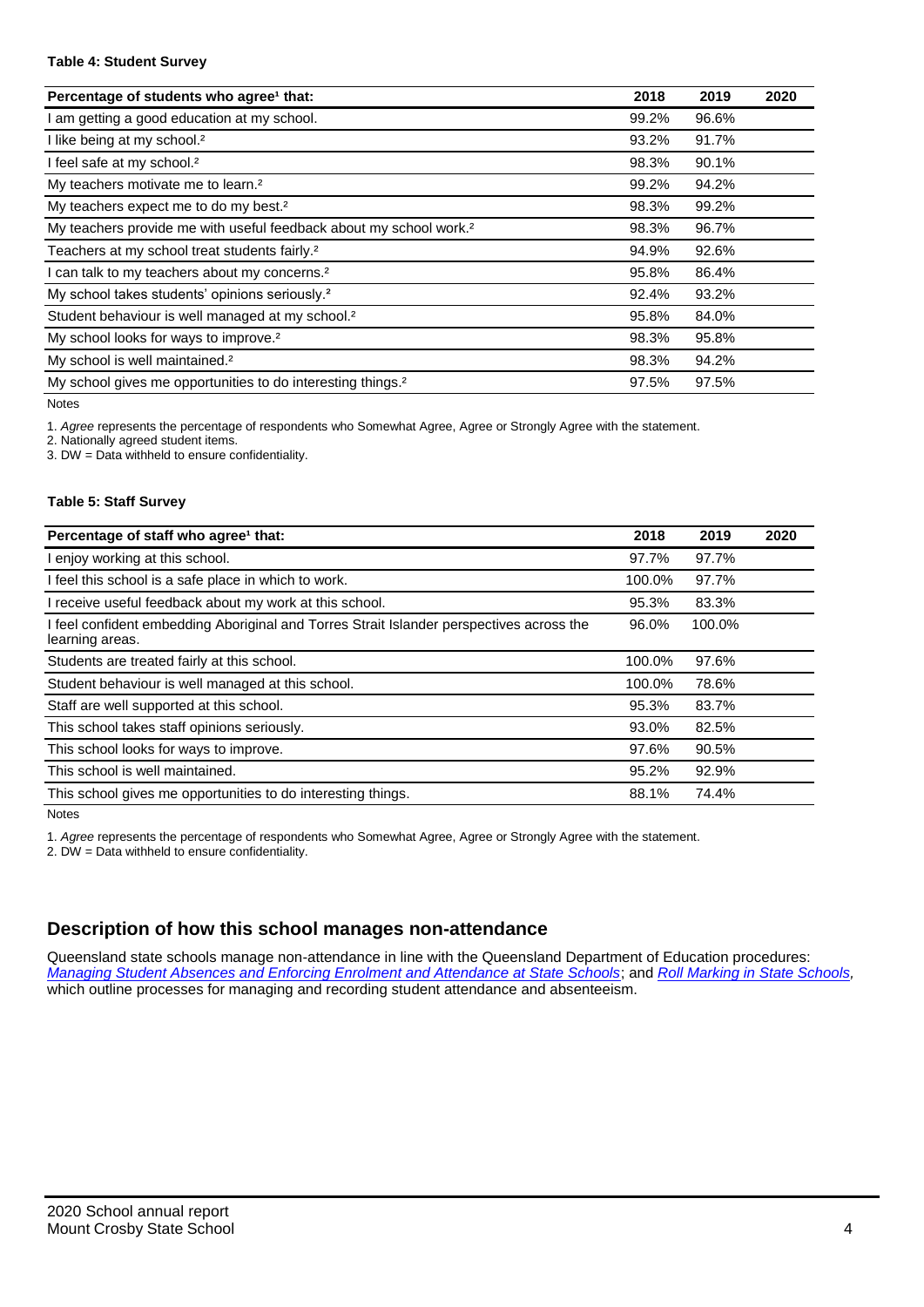## **School disciplinary absences**

#### **Table 6: Count of school disciplinary absences at this school**

| Type of school disciplinary absence | 2018 | 2019 | 2020 |
|-------------------------------------|------|------|------|
| <b>Short Suspension</b>             | 21   | 20   | 19   |
| Long Suspension                     |      |      |      |
| Exclusion                           |      |      |      |
| Total                               | 23   | 20   | 19   |

Notes

1. School disciplinary absence (SDA) data is a total of short suspensions (1–10 days), long suspensions (11–20 days), exclusions and cancellations. 2. The number of SDAs is not the number of students who received an SDA as one student may be suspended several times in a school year. Each time a student is suspended it is recorded as an additional SDA. The data does not reflect the outcomes of appeal decisions.

3. 2020 data was impacted by the COVID-19 health emergency. There were significantly fewer SDAs during the home-based learning period (the first five weeks of Term 2) compared to previous years.

# **School funding**

## **School income broken down by funding source**

School income, reported by financial year accounting cycle using standardised national methodologies and broken down by funding source is available via the *[My School](http://www.myschool.edu.au/)* website.

#### *How to access our income details*

- 1. Click on the *My School* link [http://www.myschool.edu.au/.](http://www.myschool.edu.au/)
- 2. Enter the school name or suburb of the school you wish to search.

| Search by school name or suburb | <b>School sector</b> | <b>School type</b> | <b>State</b> | ∽ |
|---------------------------------|----------------------|--------------------|--------------|---|
|                                 |                      |                    |              |   |

3. Click on *View School Profile* to access the school's profile.



4. Click on *Finances* and select the appropriate year to view school financial information.

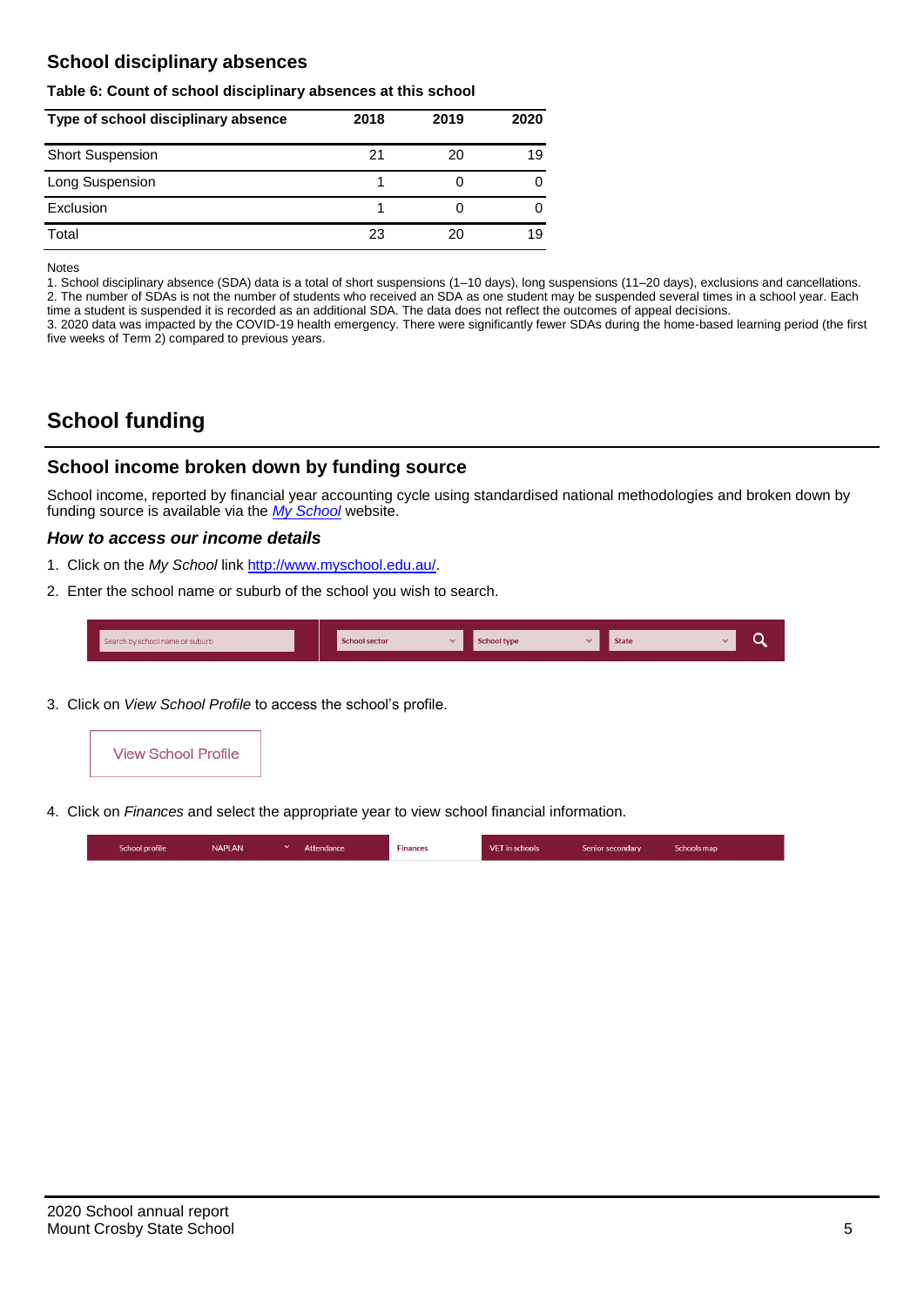# **Teacher standards and qualifications**

The *Teacher registration eligibility requirements: Policy* (p.1) states:

To be eligible for registration, a person must satisfy the Queensland College of Teachers (QCT) that they meet requirements regarding qualification and experience, or have otherwise met the requirements of the *Australian Professional Standards for Teachers* (APST). A person must also satisfy the QCT that they are suitable to teach and meet English language proficiency requirements. All these requirements are specified in the Act and the *Education (Queensland College of Teachers) Regulation 2005* (the Regulation).

The qualifications required for teacher registration are successful completion of either -

- (a) a four-year initial teacher education program including teacher education studies of at least one year (e.g. a Bachelor of Education, or a double Bachelor degree in Science and Teaching) or
- (b) a one-year graduate initial teacher education program following a degree (e.g. a one-year Graduate Diploma of Education (Secondary) after a three-year Bachelor degree) or
- (c) another course of teacher education that the QCT is reasonably satisfied is the equivalent of (a) or (b). These are considered on a case-by-case basis.

For more information, please refer to the following link:

• <https://www.qct.edu.au/registration/qualifications>

## **Workforce composition**

### **Staff composition, including Indigenous staff**

#### **Table 7: Workforce composition for this school**

| <b>Description</b> | <b>Teaching staff</b> |      |      | Non-teaching staff |      |      | Indigenous staff |      |      |
|--------------------|-----------------------|------|------|--------------------|------|------|------------------|------|------|
|                    | 2018                  | 2019 | 2020 | 2018               | 2019 | 2020 | 2018             | 2019 | 2020 |
| Headcount          | 50                    | 46   |      | 27                 | 27   | 30   | <5               | <5   |      |
| <b>FTF</b>         | 42                    | 40   | 40   | 16                 | 15   | 16   | ה>               | ה>   |      |

Notes

1. Teaching staff includes school leaders.<br>2. Indigenous refers to Aboriginal and Tor

2. Indigenous refers to Aboriginal and Torres Strait Islander people of Australia.<br>3. FTE = full-time equivalent

 $FTE = full-time equivalent$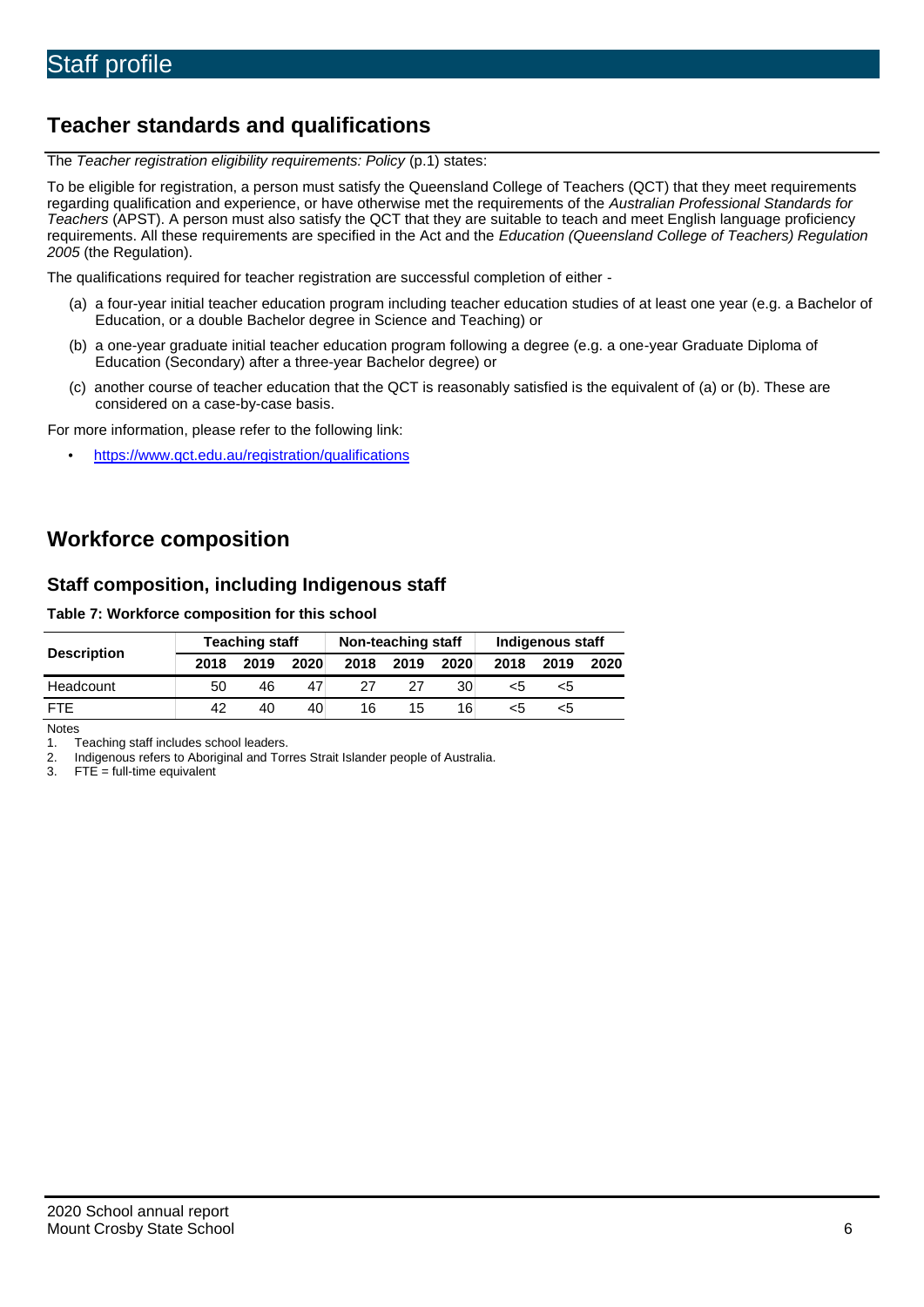# **Key student outcomes**

## **Student attendance**

Tables 8–9 show attendance rates at this school as percentages. In 2020, the COVID-19 health emergency affected student attendance in Queensland Government schools. Comparisons between 2020 and previous years' attendance data should not be made.

#### **Table 8: Overall student attendance at this school**

| <b>Description</b>                                  | 2018 | 2019 | 2020   |
|-----------------------------------------------------|------|------|--------|
| Overall attendance rate for students at this school | 94%  | 93%  | $92\%$ |

Notes

1. The student attendance rate is based on Semester 1 each year and is generated by dividing the total of full-days and part-days that students

attended, and comparing this to the total of all possible days for students to attend, expressed as a percentage.

2. Full-time students only.

#### **Table 9: Student attendance rates for each year level at this school**

| <b>Year Level</b> | 2018 | 2019 | 2020 |
|-------------------|------|------|------|
| Prep Year         | 94%  | 95%  | 92%  |
| Year <sub>1</sub> | 94%  | 93%  | 93%  |
| Year 2            | 94%  | 93%  | 93%  |
| Year <sub>3</sub> | 94%  | 94%  | 91%  |
| Year 4            | 93%  | 92%  | 92%  |
| Year 5            | 93%  | 93%  | 90%  |
| Year <sub>6</sub> | 94%  | 93%  | 91%  |

Notes

1. The student attendance rate is based on Semester 1 each year and is generated by dividing the total of full-days and part-days that students attended, and comparing this to the total of all possible days for students to attend, expressed as a percentage.

2. Full-time students only.<br>3. DW = Data withheld to

 $DW = Data$  withheld to ensure confidentiality